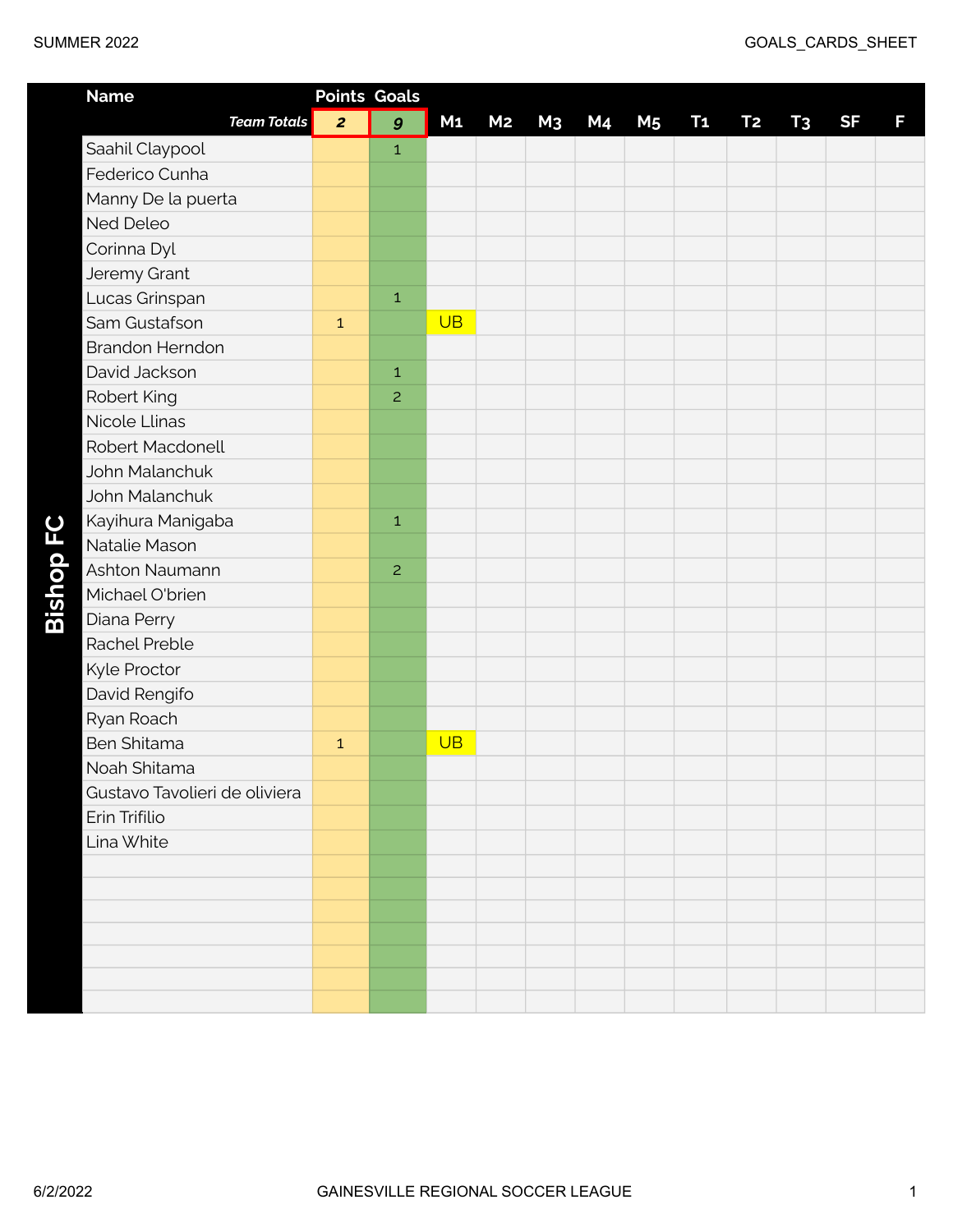| <b>SUMMER 2022</b>     |                |                     |                |                |                |    |                |           |           |                | GOALS_CARDS_SHEET |   |  |
|------------------------|----------------|---------------------|----------------|----------------|----------------|----|----------------|-----------|-----------|----------------|-------------------|---|--|
| <b>Name</b>            |                | <b>Points Goals</b> |                |                |                |    |                |           |           |                |                   |   |  |
| <b>Team Totals</b>     | $\overline{5}$ | $\boldsymbol{g}$    | M <sub>1</sub> | M <sub>2</sub> | M <sub>3</sub> | M4 | M <sub>5</sub> | <b>T1</b> | <b>T2</b> | T <sub>3</sub> | <b>SF</b>         | F |  |
| Daniel Amador          |                |                     |                |                |                |    |                |           |           |                |                   |   |  |
| <b>Alex Barnett</b>    | $\mathbf{1}$   | $\overline{c}$      | E              |                |                |    |                |           |           |                |                   |   |  |
| Avaham Barnett         |                |                     |                |                |                |    |                |           |           |                |                   |   |  |
| John Blatchford        |                |                     |                |                |                |    |                |           |           |                |                   |   |  |
| Mackenzie Bolen        | $\mathbf{1}$   |                     |                | <b>DT</b>      |                |    |                |           |           |                |                   |   |  |
| <b>Austin Clark</b>    | 3              |                     | 2CT            |                |                |    |                |           |           |                |                   |   |  |
| Pedro Garcia           |                |                     |                |                |                |    |                |           |           |                |                   |   |  |
| Giovanni Garcia Mendez |                |                     |                |                |                |    |                |           |           |                |                   |   |  |
| Maria Gomez            |                |                     |                |                |                |    |                |           |           |                |                   |   |  |
| Derik Harvey           |                |                     |                |                |                |    |                |           |           |                |                   |   |  |
| David Jones            |                | 3                   |                |                |                |    |                |           |           |                |                   |   |  |
| Mary Koch              |                |                     |                |                |                |    |                |           |           |                |                   |   |  |
| Sarah Kronz            |                |                     |                |                |                |    |                |           |           |                |                   |   |  |
| Kharry Lariveau        |                |                     |                |                |                |    |                |           |           |                |                   |   |  |
| Manuel Machado         |                | $\mathbf{1}$        |                |                |                |    |                |           |           |                |                   |   |  |
| <b>Steve Moore</b>     |                |                     |                |                |                |    |                |           |           |                |                   |   |  |
| Kristen Murslack       |                |                     |                |                |                |    |                |           |           |                |                   |   |  |
| Michael O'connor       |                | $\mathbf{1}$        |                |                |                |    |                |           |           |                |                   |   |  |
| Evans Opondo           |                |                     |                |                |                |    |                |           |           |                |                   |   |  |
| Jose Osorio            |                | $\mathbf{1}$        |                |                |                |    |                |           |           |                |                   |   |  |
| <b>Adham Oweiss</b>    |                |                     |                |                |                |    |                |           |           |                |                   |   |  |
| Jon Palomar            |                |                     |                |                |                |    |                |           |           |                |                   |   |  |

Filippo Poggipolini

Vanderli Rodrigues de Marcos Rodriguez Kennedi Van Ravestein

Emmanuel William **1** 1

Abbey Rivas Josue Robateaw John Robinson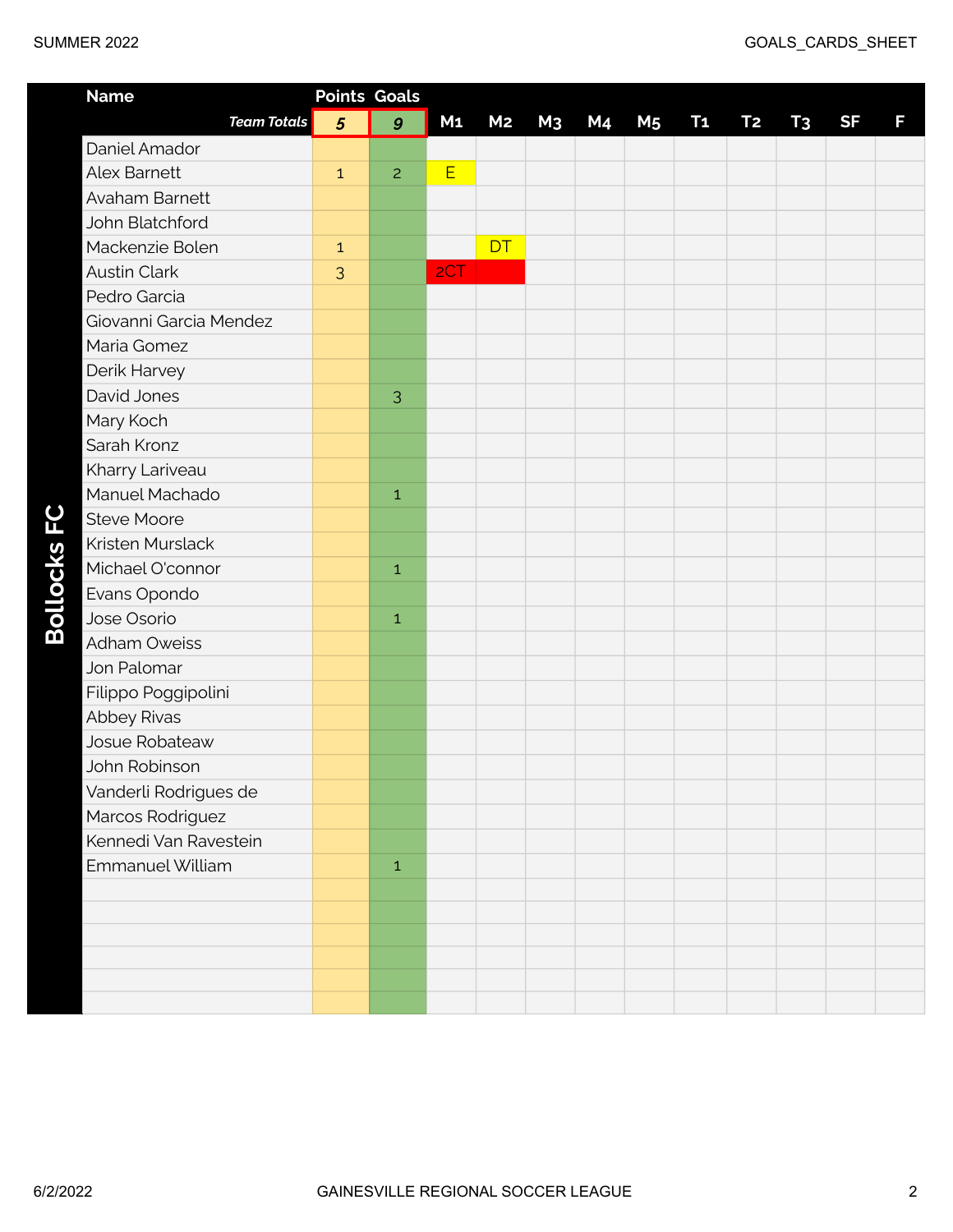| <b>Name</b>              | <b>Points Goals</b> |                |                |                |                |    |                |                                                        |           |                |           |   |
|--------------------------|---------------------|----------------|----------------|----------------|----------------|----|----------------|--------------------------------------------------------|-----------|----------------|-----------|---|
| <b>Team Totals</b>       | $\overline{2}$      | 13             | M <sub>1</sub> | M <sub>2</sub> | M <sub>3</sub> | M4 | M <sub>5</sub> | <b>T1</b>                                              | <b>T2</b> | T <sub>3</sub> | <b>SF</b> | F |
| Alan Año                 |                     | $\mathbf{1}$   |                |                |                |    |                |                                                        |           |                |           |   |
| Aaron Arango             |                     |                |                |                |                |    |                |                                                        |           |                |           |   |
| <b>Andrew Brotherton</b> |                     |                |                |                |                |    |                |                                                        |           |                |           |   |
| Juan Calderon            |                     |                |                |                |                |    |                |                                                        |           |                |           |   |
| Sophia Castro            |                     |                |                |                |                |    |                |                                                        |           |                |           |   |
| Jake Chasteen            |                     |                |                |                |                |    |                |                                                        |           |                |           |   |
| Josue Diaz               |                     |                |                |                |                |    |                |                                                        |           |                |           |   |
| Claudia Espinoza         |                     |                |                |                |                |    |                |                                                        |           |                |           |   |
| Patrick Kohel            |                     | $\mathbf 1$    |                |                |                |    |                |                                                        |           |                |           |   |
| Estefania Matamoros      |                     |                |                |                |                |    |                |                                                        |           |                |           |   |
| <b>Brenton Nagheer</b>   |                     | $\mathbf 1$    |                |                |                |    |                |                                                        |           |                |           |   |
| <b>Juan Navas</b>        |                     |                |                |                |                |    |                |                                                        |           |                |           |   |
| Mario Oliva              |                     |                |                |                |                |    |                | TEMPORARY COACHING ONLY EXCEPTION - UNDER BOARD REVIEW |           |                |           |   |
| Juliette Palechor        |                     |                |                |                |                |    |                |                                                        |           |                |           |   |
| Julian Palechor          |                     |                |                |                |                |    |                |                                                        |           |                |           |   |
| Jose Pino                |                     |                |                |                |                |    |                |                                                        |           |                |           |   |
| Eleana Pino              |                     |                |                |                |                |    |                |                                                        |           |                |           |   |
| Robbie Posada            |                     | $\mathbf{1}$   |                |                |                |    |                |                                                        |           |                |           |   |
| Cristian Rodriguez       |                     |                |                |                |                |    |                |                                                        |           |                |           |   |
| Vanesa Rostan            |                     |                |                |                |                |    |                |                                                        |           |                |           |   |
| <b>Uriel Ruiz</b>        | $\mathbf 1$         | $\overline{4}$ | <b>UB</b>      |                |                |    |                |                                                        |           |                |           |   |
| <b>Emily Spencer</b>     |                     |                |                |                |                |    |                |                                                        |           |                |           |   |
| Ignacio Valenzuela       | $\mathbf 1$         | 3              | <b>UB</b>      |                |                |    |                |                                                        |           |                |           |   |
| Andres Wong              |                     |                |                |                |                |    |                |                                                        |           |                |           |   |
| <b>Josue Yanez</b>       |                     |                |                |                |                |    |                |                                                        |           |                |           |   |
| Jared Zukoski            |                     | $\overline{c}$ |                |                |                |    |                |                                                        |           |                |           |   |
|                          |                     |                |                |                |                |    |                |                                                        |           |                |           |   |
|                          |                     |                |                |                |                |    |                |                                                        |           |                |           |   |
|                          |                     |                |                |                |                |    |                |                                                        |           |                |           |   |
|                          |                     |                |                |                |                |    |                |                                                        |           |                |           |   |
|                          |                     |                |                |                |                |    |                |                                                        |           |                |           |   |
|                          |                     |                |                |                |                |    |                |                                                        |           |                |           |   |
|                          |                     |                |                |                |                |    |                |                                                        |           |                |           |   |
|                          |                     |                |                |                |                |    |                |                                                        |           |                |           |   |
|                          |                     |                |                |                |                |    |                |                                                        |           |                |           |   |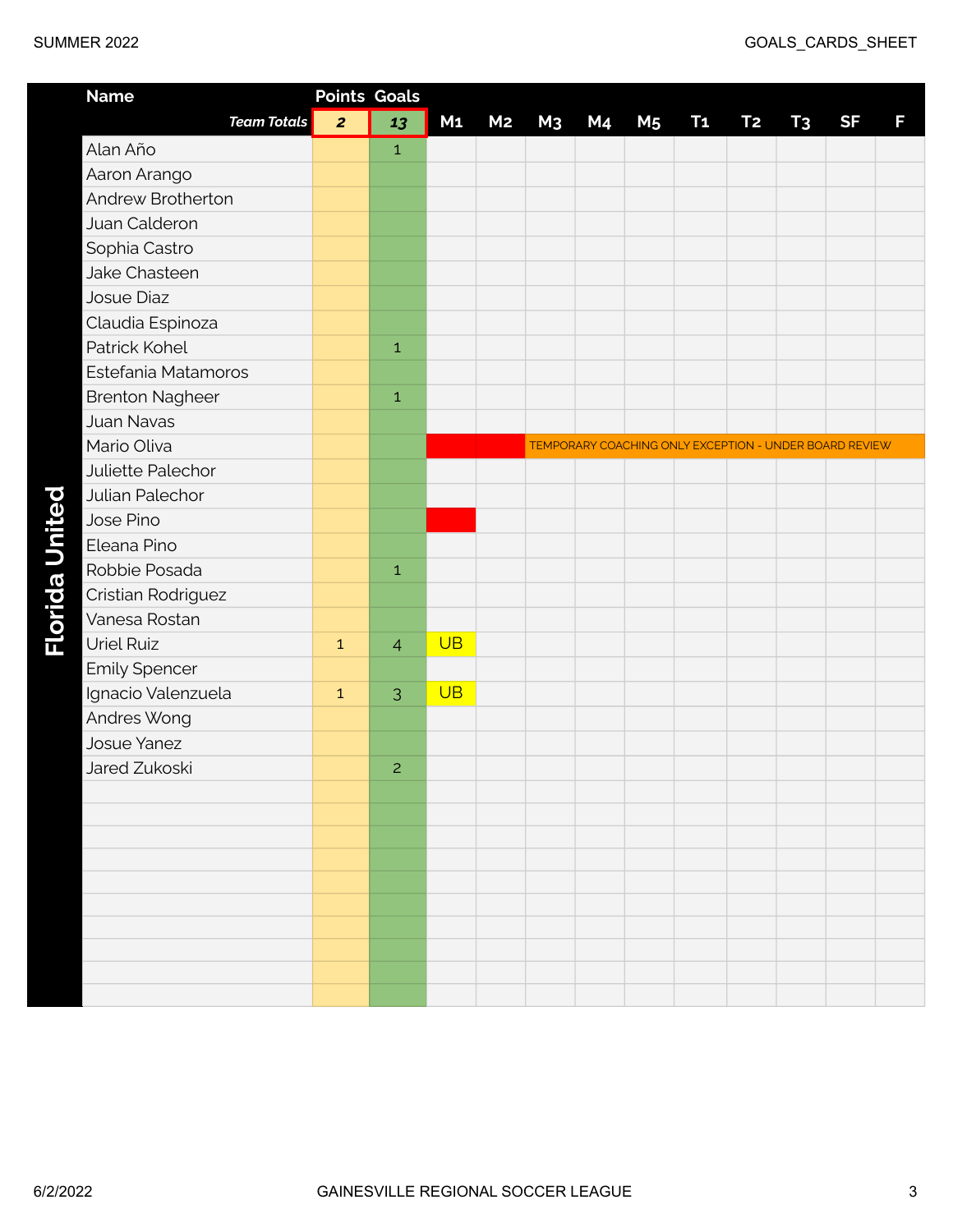| <b>Name</b>            |           | <b>Points Goals</b>     |                |                |                |    |                |                |           |                |           |   |
|------------------------|-----------|-------------------------|----------------|----------------|----------------|----|----------------|----------------|-----------|----------------|-----------|---|
| <b>Team Totals</b>     | $\pmb{o}$ | $\overline{\mathbf{4}}$ | M <sub>1</sub> | M <sub>2</sub> | M <sub>3</sub> | M4 | M <sub>5</sub> | T <sub>1</sub> | <b>T2</b> | T <sub>3</sub> | <b>SF</b> | F |
| Angel Arevalo          |           |                         |                |                |                |    |                |                |           |                |           |   |
| Nelson Arroyo          |           |                         |                |                |                |    |                |                |           |                |           |   |
| Wigberto Baez          |           |                         |                |                |                |    |                |                |           |                |           |   |
| Andrew Chapman         |           |                         |                |                |                |    |                |                |           |                |           |   |
| Jose Chavez            |           |                         |                |                |                |    |                |                |           |                |           |   |
| <b>Jeff Cheek</b>      |           |                         |                |                |                |    |                |                |           |                |           |   |
| Alfredo Coreas         |           |                         |                |                |                |    |                |                |           |                |           |   |
| Chris Decker           |           |                         |                |                |                |    |                |                |           |                |           |   |
| Luis Falla             |           |                         |                |                |                |    |                |                |           |                |           |   |
| Paul Fisher            |           |                         |                |                |                |    |                |                |           |                |           |   |
| Kirk Fleming           |           |                         |                |                |                |    |                |                |           |                |           |   |
| John Hasson            |           |                         |                |                |                |    |                |                |           |                |           |   |
| German Heredia         |           |                         |                |                |                |    |                |                |           |                |           |   |
| <b>Isau Morales</b>    |           |                         |                |                |                |    |                |                |           |                |           |   |
| Richard james Neuhaus  |           | $\,1\,$                 |                |                |                |    |                |                |           |                |           |   |
| <b>Richard Neuhaus</b> |           |                         |                |                |                |    |                |                |           |                |           |   |
| Jairo Ocampo           |           |                         |                |                |                |    |                |                |           |                |           |   |
| Agustin Olmos          |           |                         |                |                |                |    |                |                |           |                |           |   |
| Antonio Perez          |           |                         |                |                |                |    |                |                |           |                |           |   |
| <b>Steven Priest</b>   |           |                         |                |                |                |    |                |                |           |                |           |   |
| Carlos Ramos           |           |                         |                |                |                |    |                |                |           |                |           |   |
| Jose Roblero           |           |                         |                |                |                |    |                |                |           |                |           |   |
| Pedro Tapia            |           |                         |                |                |                |    |                |                |           |                |           |   |
| <b>Apolinar Torres</b> |           | 2                       |                |                |                |    |                |                |           |                |           |   |
| Fernando Valentin      |           |                         |                |                |                |    |                |                |           |                |           |   |
| Leo Verhaeren          |           |                         |                |                |                |    |                |                |           |                |           |   |
|                        |           |                         |                |                |                |    |                |                |           |                |           |   |
|                        |           |                         |                |                |                |    |                |                |           |                |           |   |
|                        |           |                         |                |                |                |    |                |                |           |                |           |   |
|                        |           |                         |                |                |                |    |                |                |           |                |           |   |
|                        |           |                         |                |                |                |    |                |                |           |                |           |   |
|                        |           |                         |                |                |                |    |                |                |           |                |           |   |
|                        |           |                         |                |                |                |    |                |                |           |                |           |   |
|                        |           |                         |                |                |                |    |                |                |           |                |           |   |
|                        |           |                         |                |                |                |    |                |                |           |                |           |   |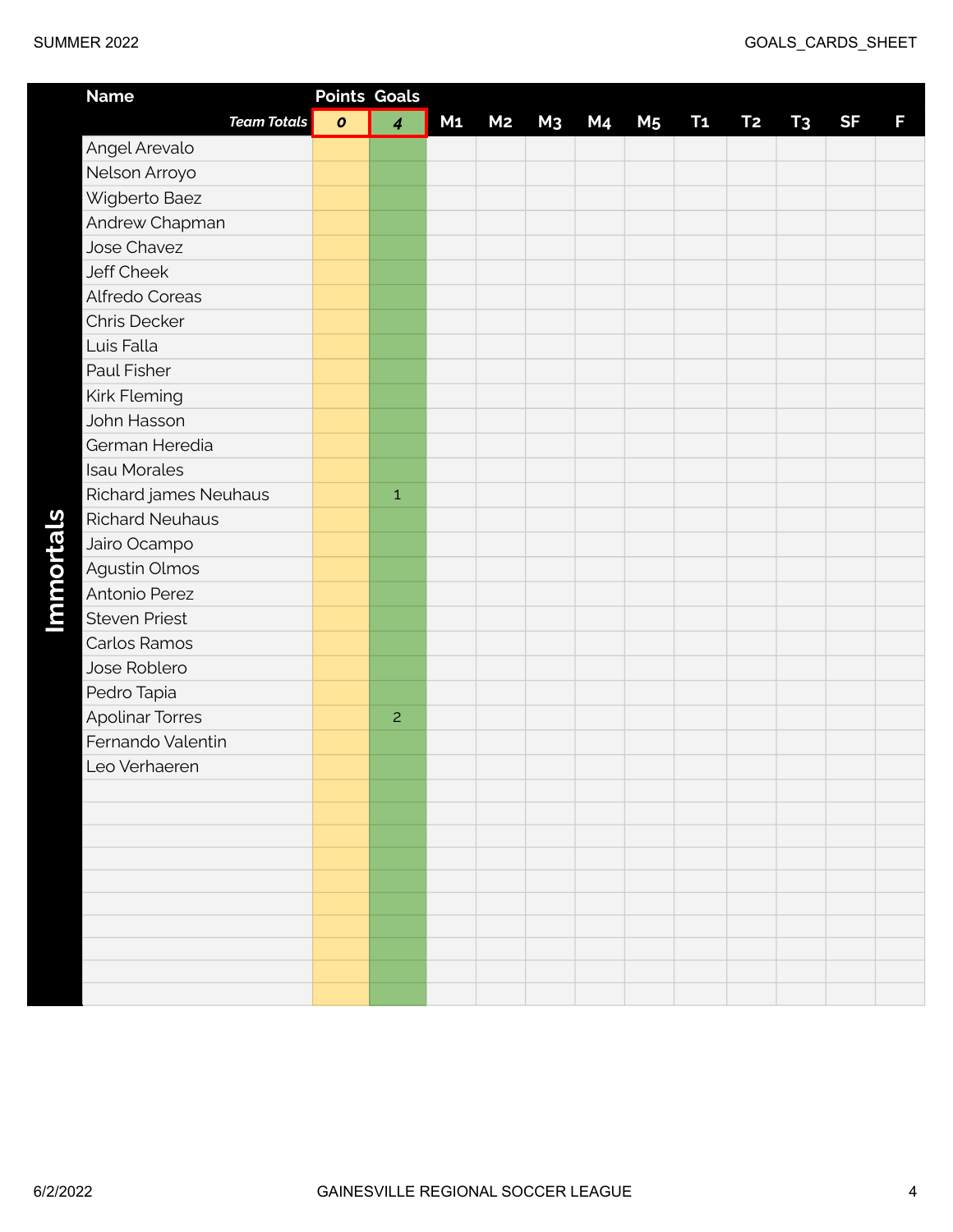| SUMMER 2022 |  |
|-------------|--|
|-------------|--|

| <b>Name</b>             | <b>Points Goals</b> |                |                |                |    |           |                |           |           |                |           |   |
|-------------------------|---------------------|----------------|----------------|----------------|----|-----------|----------------|-----------|-----------|----------------|-----------|---|
| <b>Team Totals</b>      | $\mathbf{1}$        | 14             | M <sub>1</sub> | M <sub>2</sub> | M3 | <b>M4</b> | M <sub>5</sub> | <b>T1</b> | <b>T2</b> | T <sub>3</sub> | <b>SF</b> | F |
| Alex Clement            |                     |                |                |                |    |           |                |           |           |                |           |   |
| James Elliott           |                     | $\mathsf{9}$   |                |                |    |           |                |           |           |                |           |   |
| Lillian Fahey           |                     |                |                |                |    |           |                |           |           |                |           |   |
| Jorge Fernandez         |                     |                |                |                |    |           |                |           |           |                |           |   |
| Willy Fernandez         |                     |                |                |                |    |           |                |           |           |                |           |   |
| Max Francois            | $\mathbf 1$         | $\,1\,$        | <b>UB</b>      |                |    |           |                |           |           |                |           |   |
| Wilfredo Guardado       |                     |                |                |                |    |           |                |           |           |                |           |   |
| Faith Hager             |                     |                |                |                |    |           |                |           |           |                |           |   |
| Eli Irias               |                     | $\overline{c}$ |                |                |    |           |                |           |           |                |           |   |
| Nathaniel Jean-francois |                     |                |                |                |    |           |                |           |           |                |           |   |
| Darlin Cristian Lavi    |                     |                |                |                |    |           |                |           |           |                |           |   |
| Kyle Lintz              |                     |                |                |                |    |           |                |           |           |                |           |   |
| <b>Rashad Love</b>      |                     |                |                |                |    |           |                |           |           |                |           |   |
| Joshua Martin           |                     |                |                |                |    |           |                |           |           |                |           |   |
| Ryan Mcdonald           |                     | $\mathbf 1$    |                |                |    |           |                |           |           |                |           |   |
| Jordyn Messick          |                     |                |                |                |    |           |                |           |           |                |           |   |
| Brandon Naranjo         |                     | $\,1\,$        |                |                |    |           |                |           |           |                |           |   |
| Emeka Okafor            |                     |                |                |                |    |           |                |           |           |                |           |   |
| Takahiro Soda           |                     |                |                |                |    |           |                |           |           |                |           |   |
| Mary Szoka              |                     |                |                |                |    |           |                |           |           |                |           |   |
| Michael Waylen          |                     |                |                |                |    |           |                |           |           |                |           |   |
|                         |                     |                |                |                |    |           |                |           |           |                |           |   |
|                         |                     |                |                |                |    |           |                |           |           |                |           |   |
|                         |                     |                |                |                |    |           |                |           |           |                |           |   |
|                         |                     |                |                |                |    |           |                |           |           |                |           |   |
|                         |                     |                |                |                |    |           |                |           |           |                |           |   |
|                         |                     |                |                |                |    |           |                |           |           |                |           |   |
|                         |                     |                |                |                |    |           |                |           |           |                |           |   |
|                         |                     |                |                |                |    |           |                |           |           |                |           |   |
|                         |                     |                |                |                |    |           |                |           |           |                |           |   |
|                         |                     |                |                |                |    |           |                |           |           |                |           |   |
|                         |                     |                |                |                |    |           |                |           |           |                |           |   |
|                         |                     |                |                |                |    |           |                |           |           |                |           |   |
|                         |                     |                |                |                |    |           |                |           |           |                |           |   |
|                         |                     |                |                |                |    |           |                |           |           |                |           |   |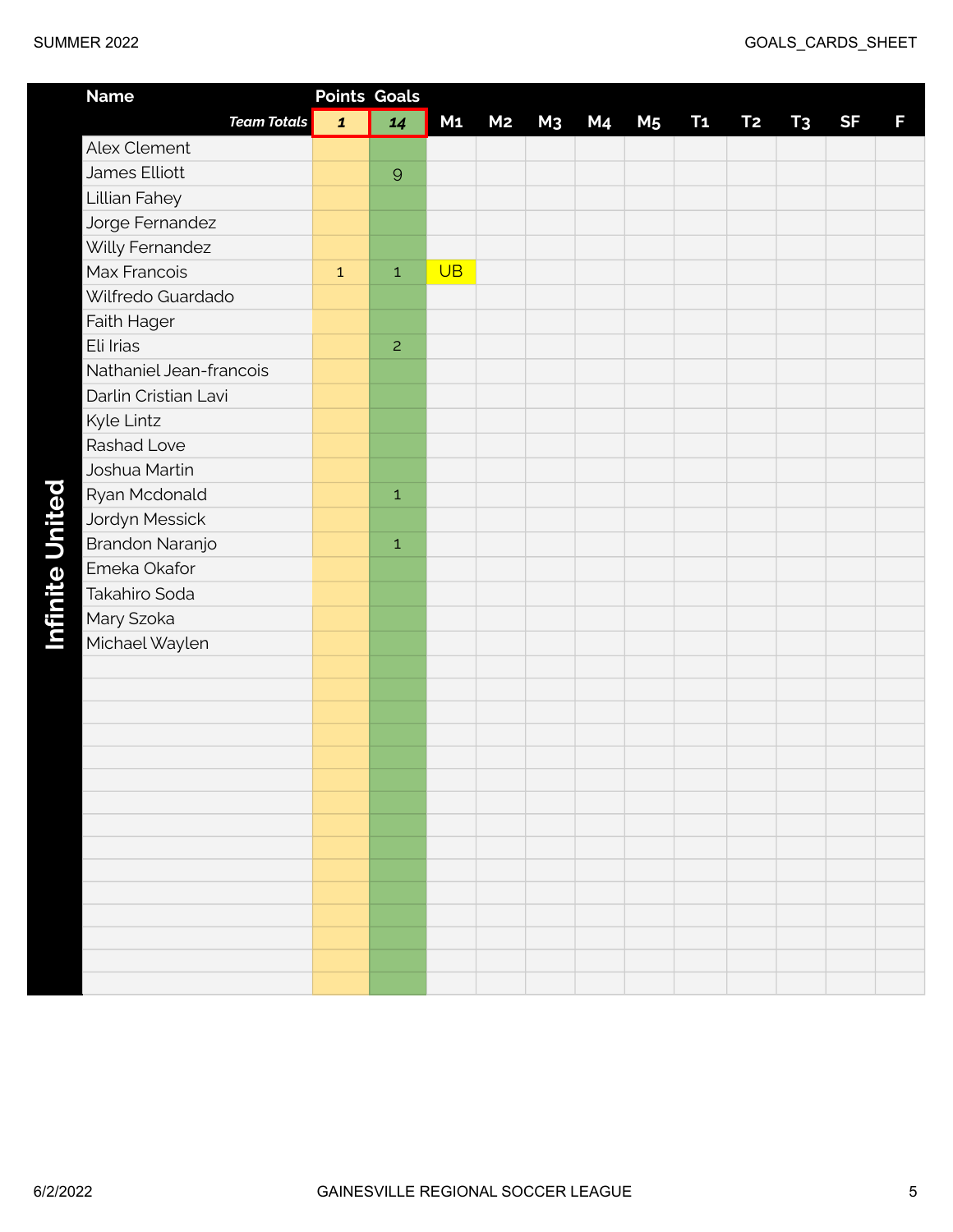| <b>Name</b>             |           | <b>Points Goals</b> |                |                |                |                |                |           |           |                |           |   |
|-------------------------|-----------|---------------------|----------------|----------------|----------------|----------------|----------------|-----------|-----------|----------------|-----------|---|
| <b>Team Totals</b>      | $\pmb{o}$ | 5                   | M <sub>1</sub> | M <sub>2</sub> | M <sub>3</sub> | M <sub>4</sub> | M <sub>5</sub> | <b>T1</b> | <b>T2</b> | T <sub>3</sub> | <b>SF</b> | F |
| Molly Bentz             |           |                     |                |                |                |                |                |           |           |                |           |   |
| Jefferson Cheek         |           |                     |                |                |                |                |                |           |           |                |           |   |
| Adam Clark              |           |                     |                |                |                |                |                |           |           |                |           |   |
| Spyros Cosvogiannis     |           |                     |                |                |                |                |                |           |           |                |           |   |
| Ivan Coumarbatch        |           | $\mathbf 1$         |                |                |                |                |                |           |           |                |           |   |
| Quiriat yazel Dubon     |           |                     |                |                |                |                |                |           |           |                |           |   |
| Josue Dubon             |           |                     |                |                |                |                |                |           |           |                |           |   |
| Bryan Pacheco Espinal   |           |                     |                |                |                |                |                |           |           |                |           |   |
| Carolynn Hazen          |           |                     |                |                |                |                |                |           |           |                |           |   |
| Leverto Jean Charles    |           |                     |                |                |                |                |                |           |           |                |           |   |
| Kimberly Ledger         |           |                     |                |                |                |                |                |           |           |                |           |   |
| Joshua Lopez            |           | $\overline{c}$      |                |                |                |                |                |           |           |                |           |   |
| Mostafa Makmouk         |           |                     |                |                |                |                |                |           |           |                |           |   |
| Wael Nefzi              |           |                     |                |                |                |                |                |           |           |                |           |   |
| Leed Petit frere        |           |                     |                |                |                |                |                |           |           |                |           |   |
| Jon Ramnon              |           |                     |                |                |                |                |                |           |           |                |           |   |
| Stravensky Raymond      |           |                     |                |                |                |                |                |           |           |                |           |   |
| Andrew Roman            |           |                     |                |                |                |                |                |           |           |                |           |   |
| Justin Scoby            |           |                     |                |                |                |                |                |           |           |                |           |   |
| Lishang Young           |           | $\mathbf 1$         |                |                |                |                |                |           |           |                |           |   |
|                         |           |                     |                |                |                |                |                |           |           |                |           |   |
| unassigned from match 1 |           | $\mathbf 1$         |                |                |                |                |                |           |           |                |           |   |
|                         |           |                     |                |                |                |                |                |           |           |                |           |   |
|                         |           |                     |                |                |                |                |                |           |           |                |           |   |
|                         |           |                     |                |                |                |                |                |           |           |                |           |   |
|                         |           |                     |                |                |                |                |                |           |           |                |           |   |
|                         |           |                     |                |                |                |                |                |           |           |                |           |   |
|                         |           |                     |                |                |                |                |                |           |           |                |           |   |
|                         |           |                     |                |                |                |                |                |           |           |                |           |   |
|                         |           |                     |                |                |                |                |                |           |           |                |           |   |
|                         |           |                     |                |                |                |                |                |           |           |                |           |   |
|                         |           |                     |                |                |                |                |                |           |           |                |           |   |
|                         |           |                     |                |                |                |                |                |           |           |                |           |   |
|                         |           |                     |                |                |                |                |                |           |           |                |           |   |
|                         |           |                     |                |                |                |                |                |           |           |                |           |   |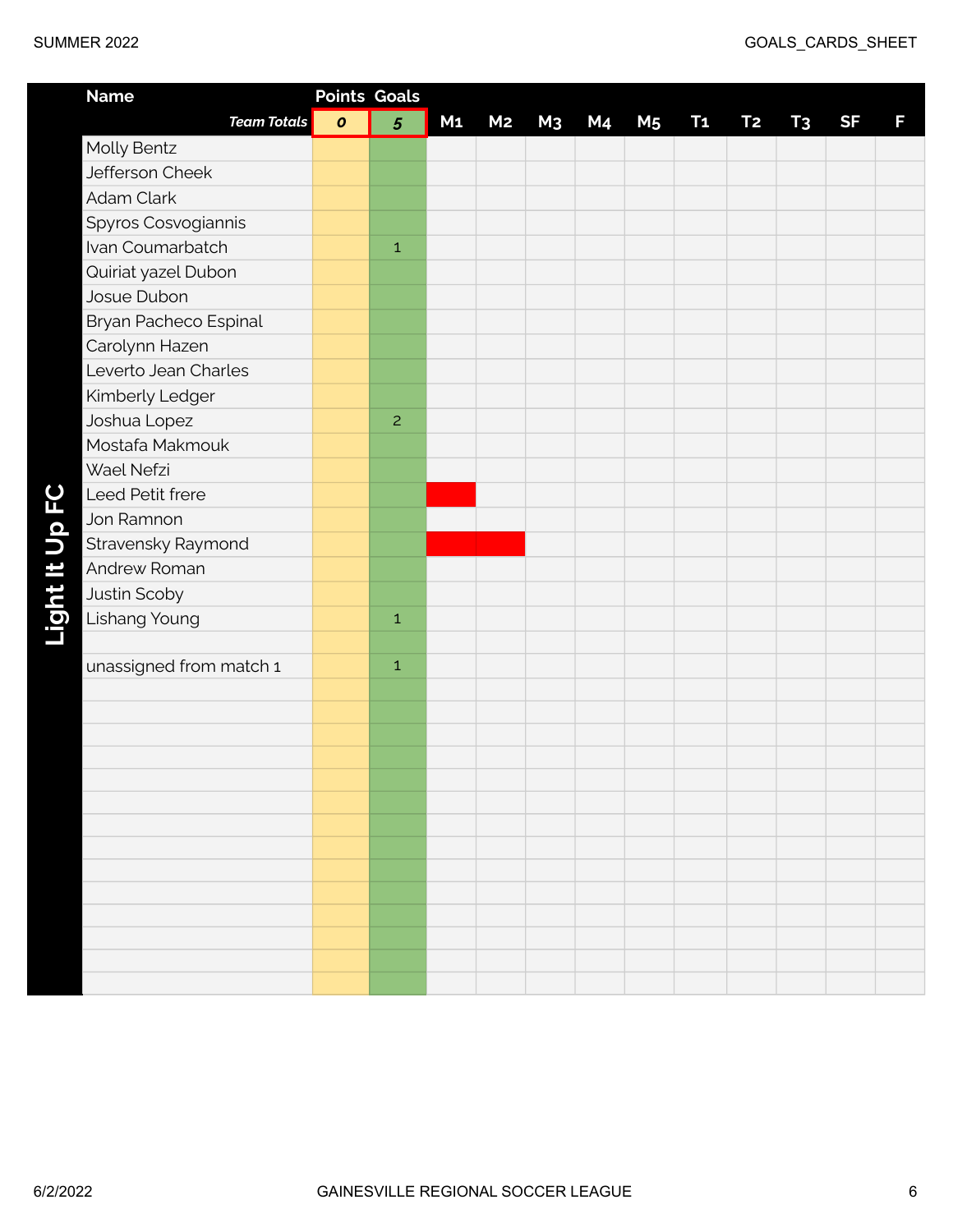| <b>Name</b>             |                         | <b>Points Goals</b> |                |                |                |           |                |                |           |                |           |   |
|-------------------------|-------------------------|---------------------|----------------|----------------|----------------|-----------|----------------|----------------|-----------|----------------|-----------|---|
| <b>Team Totals</b>      | $\overline{\mathbf{3}}$ | 8                   | M <sub>1</sub> | M <sub>2</sub> | M <sub>3</sub> | <b>M4</b> | M <sub>5</sub> | T <sub>1</sub> | <b>T2</b> | T <sub>3</sub> | <b>SF</b> | F |
| Victor Aguero           |                         |                     |                |                |                |           |                |                |           |                |           |   |
| Richard Akpan           |                         |                     |                |                |                |           |                |                |           |                |           |   |
| Rebecca Antelis         |                         |                     |                |                |                |           |                |                |           |                |           |   |
| Brayden Gardner         |                         |                     |                |                |                |           |                |                |           |                |           |   |
| Miguel Goudet           |                         |                     |                |                |                |           |                |                |           |                |           |   |
| Damon Douglas Kooser    |                         | $\overline{c}$      |                |                |                |           |                |                |           |                |           |   |
| Karamo Kouyate          |                         |                     |                |                |                |           |                |                |           |                |           |   |
| Kabine Kouyate          |                         |                     |                |                |                |           |                |                |           |                |           |   |
| Pierre Lionel           |                         |                     |                |                |                |           |                |                |           |                |           |   |
| Ava Lucke               |                         |                     |                |                |                |           |                |                |           |                |           |   |
| <b>Ben Magee</b>        | $\mathbf{1}$            |                     |                | DT             |                |           |                |                |           |                |           |   |
| <b>Christian Magee</b>  |                         |                     |                |                |                |           |                |                |           |                |           |   |
| <b>Vladimir Marlowe</b> | $\mathbf{1}$            |                     |                | <b>ST</b>      |                |           |                |                |           |                |           |   |
| Peter Mbua              | $\mathbf{1}$            |                     |                | <b>UB</b>      |                |           |                |                |           |                |           |   |
| Jesse Oliva             |                         |                     |                |                |                |           |                |                |           |                |           |   |
| <b>Ezequiel Ramos</b>   |                         |                     |                |                |                |           |                |                |           |                |           |   |
| John Rodriguez          |                         |                     |                |                |                |           |                |                |           |                |           |   |
| William Rueda           |                         |                     |                |                |                |           |                |                |           |                |           |   |
| Allison Sapp            |                         |                     |                |                |                |           |                |                |           |                |           |   |
| Sohan Shah              |                         |                     |                |                |                |           |                |                |           |                |           |   |
| Chappel Thornton        |                         |                     |                |                |                |           |                |                |           |                |           |   |
| Christopher Thornton    |                         | 3                   |                |                |                |           |                |                |           |                |           |   |
| Assi Timah              |                         |                     |                |                |                |           |                |                |           |                |           |   |
| Yordy Veliz bueso       |                         | $\overline{c}$      |                |                |                |           |                |                |           |                |           |   |
|                         |                         |                     |                |                |                |           |                |                |           |                |           |   |
|                         |                         |                     |                |                |                |           |                |                |           |                |           |   |
|                         |                         |                     |                |                |                |           |                |                |           |                |           |   |
|                         |                         |                     |                |                |                |           |                |                |           |                |           |   |
|                         |                         |                     |                |                |                |           |                |                |           |                |           |   |
|                         |                         |                     |                |                |                |           |                |                |           |                |           |   |
|                         |                         |                     |                |                |                |           |                |                |           |                |           |   |
|                         |                         |                     |                |                |                |           |                |                |           |                |           |   |
|                         |                         |                     |                |                |                |           |                |                |           |                |           |   |
|                         |                         |                     |                |                |                |           |                |                |           |                |           |   |
|                         |                         |                     |                |                |                |           |                |                |           |                |           |   |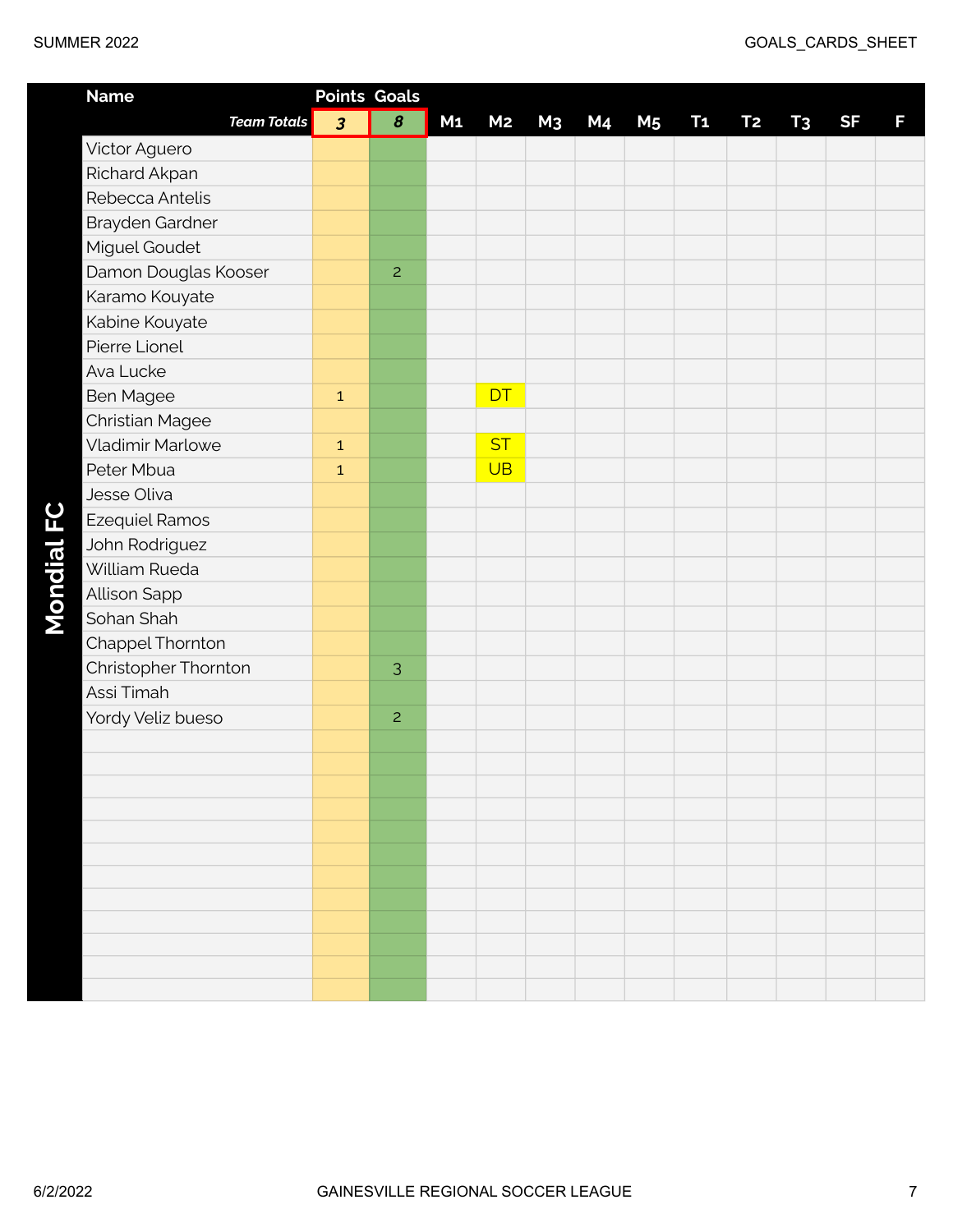| <b>Name</b>               | <b>Points Goals</b> |                |                |                |                |           |                |                |           |                |           |   |
|---------------------------|---------------------|----------------|----------------|----------------|----------------|-----------|----------------|----------------|-----------|----------------|-----------|---|
| <b>Team Totals</b>        | $\pmb{o}$           | 3              | M <sub>1</sub> | M <sub>2</sub> | M <sub>3</sub> | <b>M4</b> | M <sub>5</sub> | T <sub>1</sub> | <b>T2</b> | T <sub>3</sub> | <b>SF</b> | F |
| Jacqueline Aenlle         |                     |                |                |                |                |           |                |                |           |                |           |   |
| Reagan Beliakoff          |                     | $\mathbf{1}$   |                |                |                |           |                |                |           |                |           |   |
| <b>Justin Davis</b>       |                     |                |                |                |                |           |                |                |           |                |           |   |
| Karsten Derendorf         |                     |                |                |                |                |           |                |                |           |                |           |   |
| Joe Doyle                 |                     |                |                |                |                |           |                |                |           |                |           |   |
| Davis Drury               |                     |                |                |                |                |           |                |                |           |                |           |   |
| Sara Green                |                     |                |                |                |                |           |                |                |           |                |           |   |
| Owen Kalinic              |                     |                |                |                |                |           |                |                |           |                |           |   |
| <b>Stacey Kirkpatrick</b> |                     |                |                |                |                |           |                |                |           |                |           |   |
| Simon Koricha             |                     |                |                |                |                |           |                |                |           |                |           |   |
| Keegan Laffey             |                     | $\overline{c}$ |                |                |                |           |                |                |           |                |           |   |
| Pedro leao Leao           |                     |                |                |                |                |           |                |                |           |                |           |   |
| Nicki Llinas              |                     |                |                |                |                |           |                |                |           |                |           |   |
| <b>Andrew Marquis</b>     |                     |                |                |                |                |           |                |                |           |                |           |   |
| John dean Newman          |                     |                |                |                |                |           |                |                |           |                |           |   |
| Juan Ortiz                |                     |                |                |                |                |           |                |                |           |                |           |   |
| Kaylie Padgett-pagliai    |                     |                |                |                |                |           |                |                |           |                |           |   |
| Fernando Pagliai          |                     |                |                |                |                |           |                |                |           |                |           |   |
| Emir Salihovic            |                     |                |                |                |                |           |                |                |           |                |           |   |
| Shahriar Shahabaldine     |                     |                |                |                |                |           |                |                |           |                |           |   |
| Alex Sinfield             |                     |                |                |                |                |           |                |                |           |                |           |   |
| Florencia Torrez lamberti |                     |                |                |                |                |           |                |                |           |                |           |   |
| Jeremy Wright             |                     |                |                |                |                |           |                |                |           |                |           |   |
|                           |                     |                |                |                |                |           |                |                |           |                |           |   |
|                           |                     |                |                |                |                |           |                |                |           |                |           |   |
|                           |                     |                |                |                |                |           |                |                |           |                |           |   |
|                           |                     |                |                |                |                |           |                |                |           |                |           |   |
|                           |                     |                |                |                |                |           |                |                |           |                |           |   |
|                           |                     |                |                |                |                |           |                |                |           |                |           |   |
|                           |                     |                |                |                |                |           |                |                |           |                |           |   |
|                           |                     |                |                |                |                |           |                |                |           |                |           |   |
|                           |                     |                |                |                |                |           |                |                |           |                |           |   |
|                           |                     |                |                |                |                |           |                |                |           |                |           |   |
|                           |                     |                |                |                |                |           |                |                |           |                |           |   |
|                           |                     |                |                |                |                |           |                |                |           |                |           |   |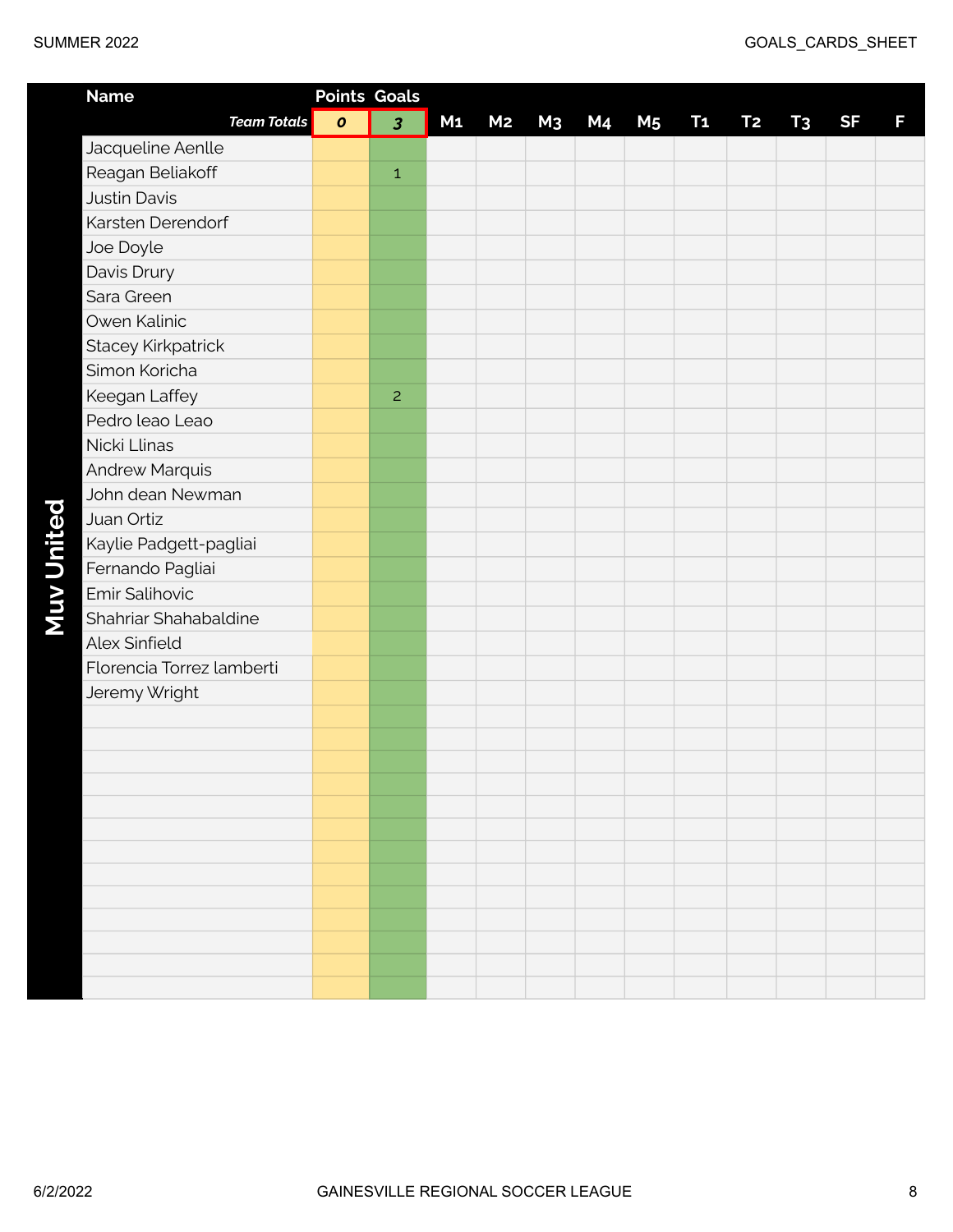| <b>Name</b>                   |                | <b>Points Goals</b> |                |                |                |                |                |           |                |                |           |   |
|-------------------------------|----------------|---------------------|----------------|----------------|----------------|----------------|----------------|-----------|----------------|----------------|-----------|---|
| <b>Team Totals</b>            | $\overline{2}$ | 10                  | M <sub>1</sub> | M <sub>2</sub> | M <sub>3</sub> | M <sub>4</sub> | M <sub>5</sub> | <b>T1</b> | T <sub>2</sub> | T <sub>3</sub> | <b>SF</b> | F |
| Jorge Argueta                 |                | $\mathbf 1$         |                |                |                |                |                |           |                |                |           |   |
| <b>Traci Ball</b>             |                | $\mathbf 1$         |                |                |                |                |                |           |                |                |           |   |
| Reynaldo Barrio               |                |                     |                |                |                |                |                |           |                |                |           |   |
| Sergio Cruz alverado          | $\mathbf{1}$   | $\mathbf{1}$        | UB             |                |                |                |                |           |                |                |           |   |
| Justin Fife                   |                | $\mathbf 1$         |                |                |                |                |                |           |                |                |           |   |
| Ross Kornrumpf                |                |                     |                |                |                |                |                |           |                |                |           |   |
| Shannon Lewis                 |                |                     |                |                |                |                |                |           |                |                |           |   |
| Angela Massa-king             |                |                     |                |                |                |                |                |           |                |                |           |   |
| Ubaldo Perez mejia            |                | $\overline{c}$      |                |                |                |                |                |           |                |                |           |   |
| Lorenso Ramirez               |                |                     |                |                |                |                |                |           |                |                |           |   |
| <b>Israel Salinas Ramirez</b> |                |                     |                |                |                |                |                |           |                |                |           |   |
| Jose Sanchez                  | $\mathbf{1}$   | $\overline{c}$      | <b>UB</b>      |                |                |                |                |           |                |                |           |   |
| Luis Soto                     |                |                     |                |                |                |                |                |           |                |                |           |   |
| <b>Heather Swanson</b>        |                | $\mathbf 1$         |                |                |                |                |                |           |                |                |           |   |
| Stephen Tanner                |                |                     |                |                |                |                |                |           |                |                |           |   |
| Susan Woodruff                |                |                     |                |                |                |                |                |           |                |                |           |   |
| Nathaniel Wren                |                | $\mathbf 1$         |                |                |                |                |                |           |                |                |           |   |
|                               |                |                     |                |                |                |                |                |           |                |                |           |   |
|                               |                |                     |                |                |                |                |                |           |                |                |           |   |
|                               |                |                     |                |                |                |                |                |           |                |                |           |   |
|                               |                |                     |                |                |                |                |                |           |                |                |           |   |
|                               |                |                     |                |                |                |                |                |           |                |                |           |   |
|                               |                |                     |                |                |                |                |                |           |                |                |           |   |
|                               |                |                     |                |                |                |                |                |           |                |                |           |   |
|                               |                |                     |                |                |                |                |                |           |                |                |           |   |
|                               |                |                     |                |                |                |                |                |           |                |                |           |   |
|                               |                |                     |                |                |                |                |                |           |                |                |           |   |
|                               |                |                     |                |                |                |                |                |           |                |                |           |   |
|                               |                |                     |                |                |                |                |                |           |                |                |           |   |
|                               |                |                     |                |                |                |                |                |           |                |                |           |   |
|                               |                |                     |                |                |                |                |                |           |                |                |           |   |
|                               |                |                     |                |                |                |                |                |           |                |                |           |   |
|                               |                |                     |                |                |                |                |                |           |                |                |           |   |
|                               |                |                     |                |                |                |                |                |           |                |                |           |   |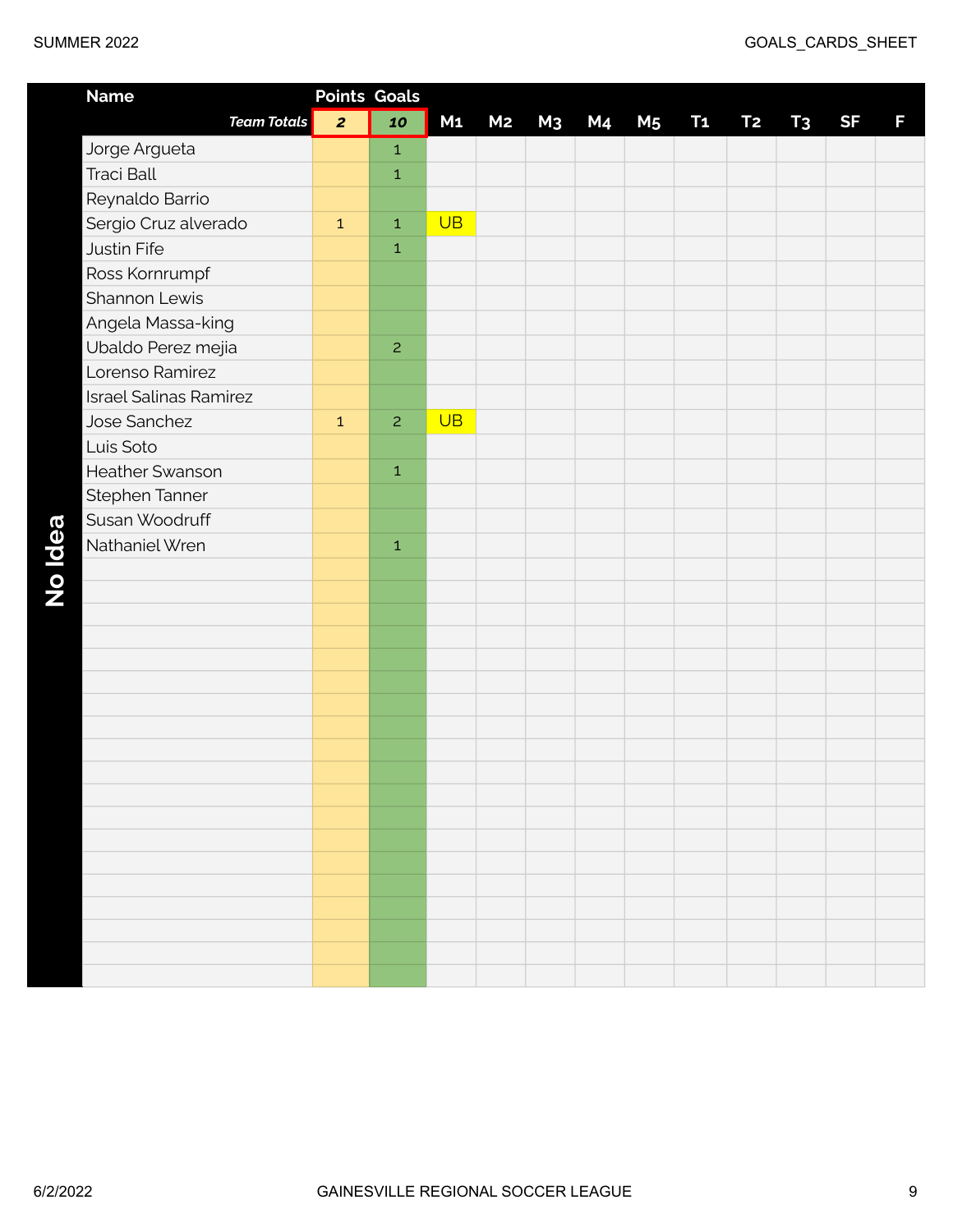|  |  |  | SUMMER 2022 |
|--|--|--|-------------|
|--|--|--|-------------|

| <b>Name</b>            | <b>Points Goals</b> |                |                |                |                |           |                |                |                |                |           |   |
|------------------------|---------------------|----------------|----------------|----------------|----------------|-----------|----------------|----------------|----------------|----------------|-----------|---|
| <b>Team Totals</b>     | $\boldsymbol{o}$    | 11             | M <sub>1</sub> | M <sub>2</sub> | M <sub>3</sub> | <b>M4</b> | M <sub>5</sub> | T <sub>1</sub> | T <sub>2</sub> | T <sub>3</sub> | <b>SF</b> | F |
| Jessica Brougham       |                     |                |                |                |                |           |                |                |                |                |           |   |
| Ricardo Castillo       |                     | $\mathbf 1$    |                |                |                |           |                |                |                |                |           |   |
| <b>Frank Cisneros</b>  |                     |                |                |                |                |           |                |                |                |                |           |   |
| John Coleman Davis     |                     | $\overline{c}$ |                |                |                |           |                |                |                |                |           |   |
| Clay Coleman Davis     |                     | $\overline{c}$ |                |                |                |           |                |                |                |                |           |   |
| Soufiane Daoudiya      |                     |                |                |                |                |           |                |                |                |                |           |   |
| Steve Davila           |                     |                |                |                |                |           |                |                |                |                |           |   |
| Thiago De Andrade      |                     |                |                |                |                |           |                |                |                |                |           |   |
| Abigail Egan           |                     |                |                |                |                |           |                |                |                |                |           |   |
| Gabriela Estua-botas   |                     |                |                |                |                |           |                |                |                |                |           |   |
| <b>Eleanor Higgins</b> |                     |                |                |                |                |           |                |                |                |                |           |   |
| Andrew Ibrahim         |                     |                |                |                |                |           |                |                |                |                |           |   |
| Eve Lambka             |                     |                |                |                |                |           |                |                |                |                |           |   |
| Victoria Malinowski    |                     |                |                |                |                |           |                |                |                |                |           |   |
| Dylan Mcmanama         |                     |                |                |                |                |           |                |                |                |                |           |   |
| Tyler Owen             |                     |                |                |                |                |           |                |                |                |                |           |   |
| Kacey Peterson         |                     |                |                |                |                |           |                |                |                |                |           |   |
| <b>Vincent Riccio</b>  |                     |                |                |                |                |           |                |                |                |                |           |   |
| Emily Romero           |                     |                |                |                |                |           |                |                |                |                |           |   |
| Nicholas Schrott       |                     |                |                |                |                |           |                |                |                |                |           |   |
| Kalani Soto            |                     | $\overline{c}$ |                |                |                |           |                |                |                |                |           |   |
| <b>Tracy Sowich</b>    |                     |                |                |                |                |           |                |                |                |                |           |   |
| Mary Sowich            |                     |                |                |                |                |           |                |                |                |                |           |   |
| Ty Summers             |                     |                |                |                |                |           |                |                |                |                |           |   |
| <b>Brett Tobin</b>     |                     |                |                |                |                |           |                |                |                |                |           |   |
| Bryan Tobin            |                     | $\mathbf 1$    |                |                |                |           |                |                |                |                |           |   |
| Cameron Wentz          |                     |                |                |                |                |           |                |                |                |                |           |   |
| Rylan Westphal         |                     | 3              |                |                |                |           |                |                |                |                |           |   |
|                        |                     |                |                |                |                |           |                |                |                |                |           |   |
|                        |                     |                |                |                |                |           |                |                |                |                |           |   |
|                        |                     |                |                |                |                |           |                |                |                |                |           |   |
|                        |                     |                |                |                |                |           |                |                |                |                |           |   |
|                        |                     |                |                |                |                |           |                |                |                |                |           |   |
|                        |                     |                |                |                |                |           |                |                |                |                |           |   |
|                        |                     |                |                |                |                |           |                |                |                |                |           |   |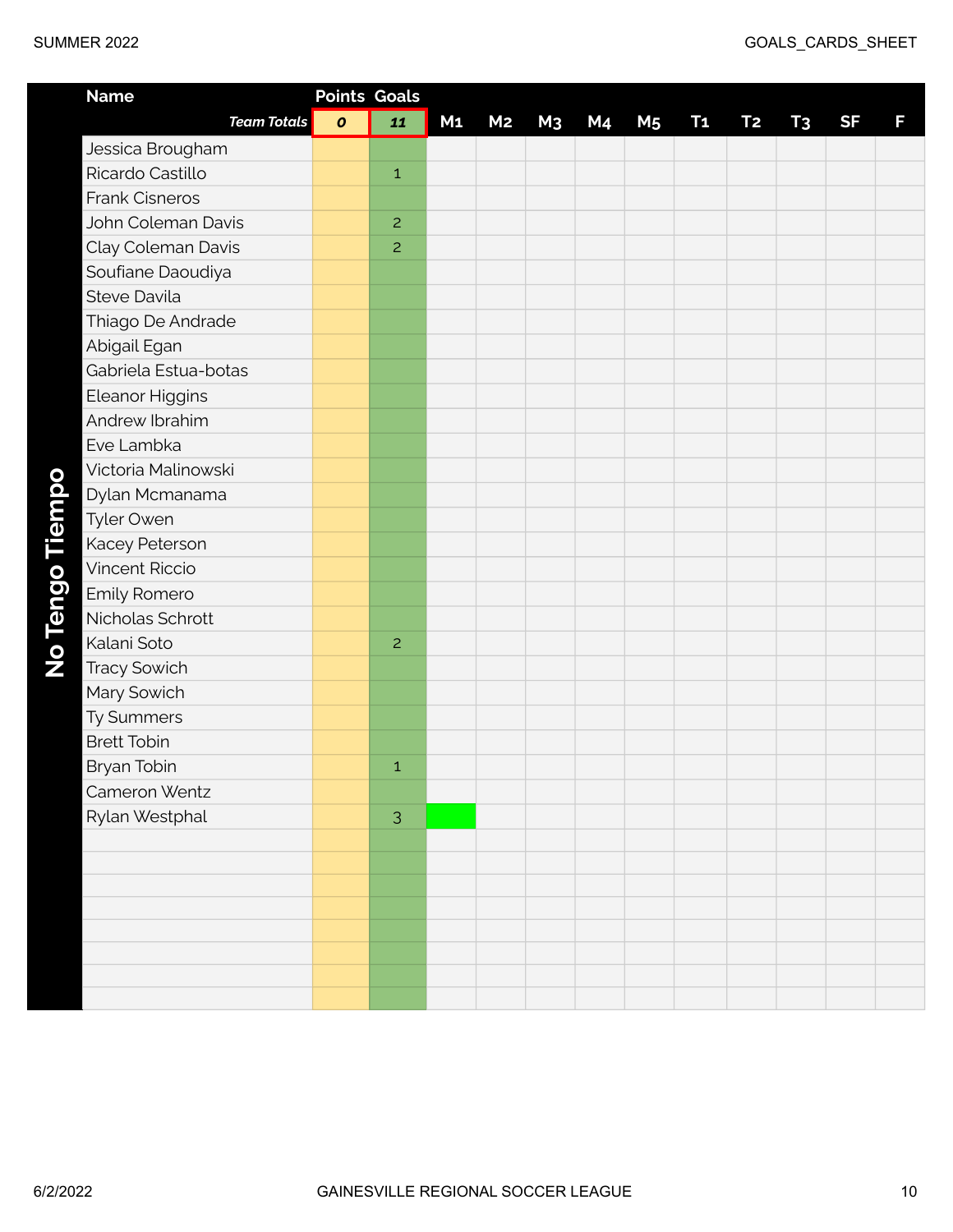| <b>Name</b>              | <b>Points Goals</b> |                |                |                |                |    |                |                |                |                |           |   |
|--------------------------|---------------------|----------------|----------------|----------------|----------------|----|----------------|----------------|----------------|----------------|-----------|---|
| <b>Team Totals</b>       | $\mathbf{1}$        | 12             | M <sub>1</sub> | M <sub>2</sub> | M <sub>3</sub> | M4 | M <sub>5</sub> | T <sub>1</sub> | T <sub>2</sub> | T <sub>3</sub> | <b>SF</b> | F |
| Leandro Balzano-nogueira |                     |                |                |                |                |    |                |                |                |                |           |   |
| Miguel Barahona          | $\mathbf{1}$        |                | <b>DT</b>      |                |                |    |                |                |                |                |           |   |
| Antonio Bretas           |                     |                |                |                |                |    |                |                |                |                |           |   |
| <b>Arturo Bretas</b>     |                     |                |                |                |                |    |                |                |                |                |           |   |
| Mukunda Michael Dewil    |                     | $\overline{c}$ |                |                |                |    |                |                |                |                |           |   |
| Gareth Fraser            |                     |                |                |                |                |    |                |                |                |                |           |   |
| Dale Joseph              |                     |                |                |                |                |    |                |                |                |                |           |   |
| Michael Joshi-guske      |                     |                |                |                |                |    |                |                |                |                |           |   |
| Stephen Kostewicz        |                     |                |                |                |                |    |                |                |                |                |           |   |
| Raymond Lukowe           |                     |                |                |                |                |    |                |                |                |                |           |   |
| Brendan Mangan           |                     |                |                |                |                |    |                |                |                |                |           |   |
| <b>Emily Moser</b>       |                     |                |                |                |                |    |                |                |                |                |           |   |
| Corey Mulvihill          |                     |                |                |                |                |    |                |                |                |                |           |   |
| <b>Brian Nemeth</b>      |                     |                |                |                |                |    |                |                |                |                |           |   |
| Walter O'dell            |                     | $\,1\,$        |                |                |                |    |                |                |                |                |           |   |
| <b>Karim Oweiss</b>      |                     |                |                |                |                |    |                |                |                |                |           |   |
| Glyn Palmer              |                     |                |                |                |                |    |                |                |                |                |           |   |
| Mark Rodriguez           |                     | $\overline{c}$ |                |                |                |    |                |                |                |                |           |   |
| Palok Shpijati           |                     |                |                |                |                |    |                |                |                |                |           |   |
| Colin Smith              |                     |                |                |                |                |    |                |                |                |                |           |   |
| R. keith Stanfill        |                     |                |                |                |                |    |                |                |                |                |           |   |
| <b>Timothy Thorick</b>   |                     | $\mathbf 1$    |                |                |                |    |                |                |                |                |           |   |
| Josef Vesely             |                     |                |                |                |                |    |                |                |                |                |           |   |
| Jason Von meding         |                     | $\,1\,$        |                |                |                |    |                |                |                |                |           |   |
| Joel Wao                 |                     |                |                |                |                |    |                |                |                |                |           |   |
| Randall Wynne            |                     |                |                |                |                |    |                |                |                |                |           |   |
| Ragunath Zaldivar        |                     | $\overline{4}$ |                |                |                |    |                |                |                |                |           |   |
|                          |                     |                |                |                |                |    |                |                |                |                |           |   |
| unassigned?              |                     | $\,1\,$        |                |                |                |    |                |                |                |                |           |   |
|                          |                     |                |                |                |                |    |                |                |                |                |           |   |
|                          |                     |                |                |                |                |    |                |                |                |                |           |   |
|                          |                     |                |                |                |                |    |                |                |                |                |           |   |
|                          |                     |                |                |                |                |    |                |                |                |                |           |   |
|                          |                     |                |                |                |                |    |                |                |                |                |           |   |
|                          |                     |                |                |                |                |    |                |                |                |                |           |   |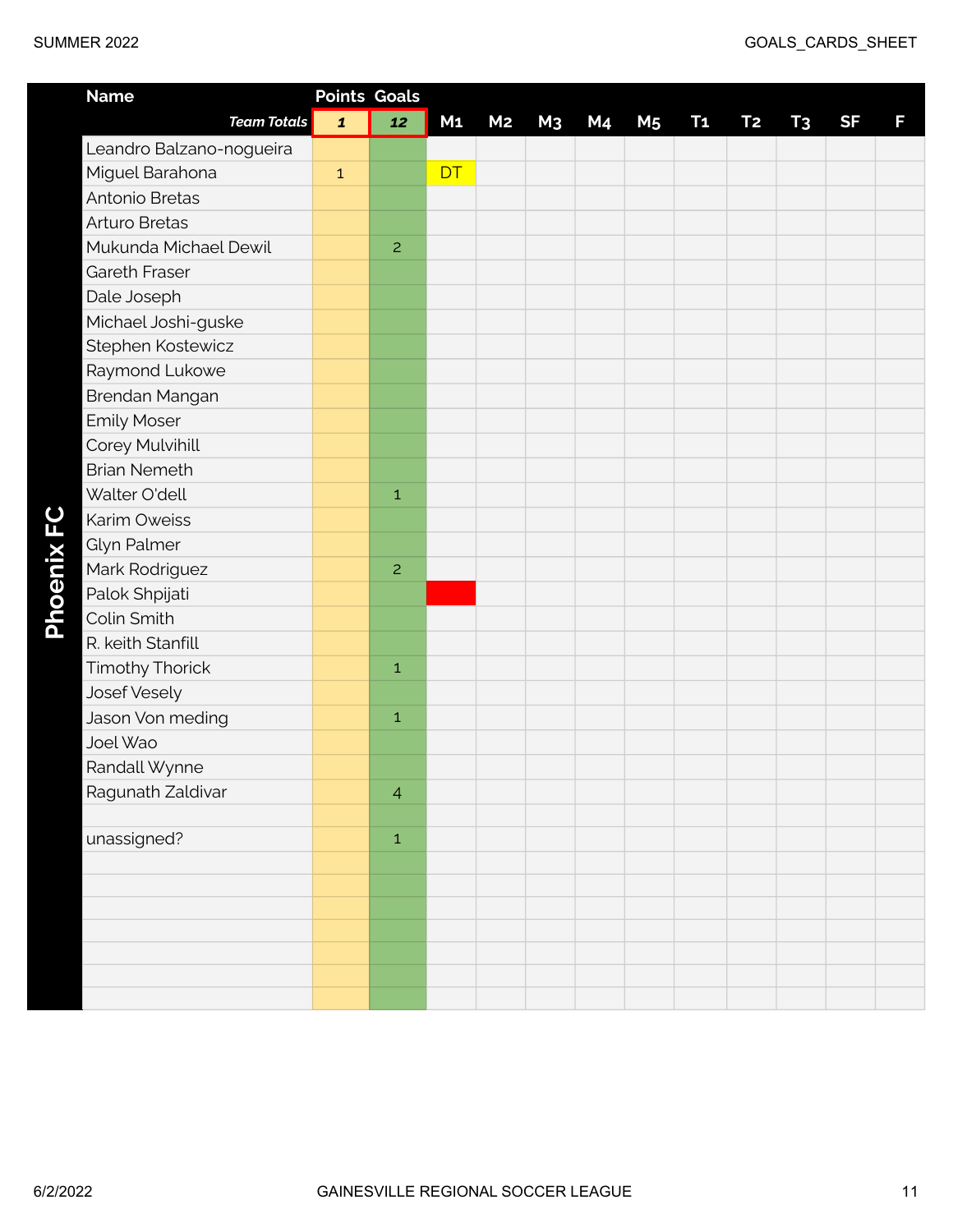| <b>Name</b>             | <b>Points Goals</b> |              |                |                |                |           |                |           |           |                |           |   |
|-------------------------|---------------------|--------------|----------------|----------------|----------------|-----------|----------------|-----------|-----------|----------------|-----------|---|
| <b>Team Totals</b>      | $\mathbf{1}$        | 13           | M <sub>1</sub> | M <sub>2</sub> | M <sub>3</sub> | <b>M4</b> | M <sub>5</sub> | <b>T1</b> | <b>T2</b> | T <sub>3</sub> | <b>SF</b> | F |
| Sajjan Allin            |                     |              |                |                |                |           |                |           |           |                |           |   |
| Stephanie Armstrong     |                     |              |                |                |                |           |                |           |           |                |           |   |
| Thakura Borrero         |                     |              |                |                |                |           |                |           |           |                |           |   |
| <b>Isaiah Brinza</b>    |                     |              |                |                |                |           |                |           |           |                |           |   |
| Summer Bromenschenkel   |                     | $\mathbf 1$  |                |                |                |           |                |           |           |                |           |   |
| Jagad Vasu Colindres    |                     |              |                |                |                |           |                |           |           |                |           |   |
| <b>Coleman Crews</b>    |                     |              |                |                |                |           |                |           |           |                |           |   |
| Amala Purana Darling    |                     |              |                |                |                |           |                |           |           |                |           |   |
| Franco Desirello        |                     |              |                |                |                |           |                |           |           |                |           |   |
| Samuel Disabb           | $\mathbf{1}$        |              | <b>UB</b>      |                |                |           |                |           |           |                |           |   |
| Vishnupriya Edwards     |                     |              |                |                |                |           |                |           |           |                |           |   |
| Nicole Evangelista      |                     |              |                |                |                |           |                |           |           |                |           |   |
| Hannah Jones Raymond    |                     | $\mathbf{1}$ |                |                |                |           |                |           |           |                |           |   |
| Jagannatha Kripa Kovie  |                     |              |                |                |                |           |                |           |           |                |           |   |
| Adetayo Lawal           |                     | 3            |                |                |                |           |                |           |           |                |           |   |
| Julien Marcotte         |                     |              |                |                |                |           |                |           |           |                |           |   |
| Juan Omero Morales      |                     |              |                |                |                |           |                |           |           |                |           |   |
| Balarama Rico           |                     |              |                |                |                |           |                |           |           |                |           |   |
| Krishna Rivera          |                     |              |                |                |                |           |                |           |           |                |           |   |
| Michael Vaes            |                     |              |                |                |                |           |                |           |           |                |           |   |
| Roberto Velazquez Ortiz |                     |              |                |                |                |           |                |           |           |                |           |   |
| Arric Walli             |                     | 8            |                |                |                |           |                |           |           |                |           |   |
| Gary Walter sieben      |                     |              |                |                |                |           |                |           |           |                |           |   |
|                         |                     |              |                |                |                |           |                |           |           |                |           |   |
|                         |                     |              |                |                |                |           |                |           |           |                |           |   |
|                         |                     |              |                |                |                |           |                |           |           |                |           |   |
|                         |                     |              |                |                |                |           |                |           |           |                |           |   |
|                         |                     |              |                |                |                |           |                |           |           |                |           |   |
|                         |                     |              |                |                |                |           |                |           |           |                |           |   |
|                         |                     |              |                |                |                |           |                |           |           |                |           |   |
|                         |                     |              |                |                |                |           |                |           |           |                |           |   |
|                         |                     |              |                |                |                |           |                |           |           |                |           |   |
|                         |                     |              |                |                |                |           |                |           |           |                |           |   |
|                         |                     |              |                |                |                |           |                |           |           |                |           |   |
|                         |                     |              |                |                |                |           |                |           |           |                |           |   |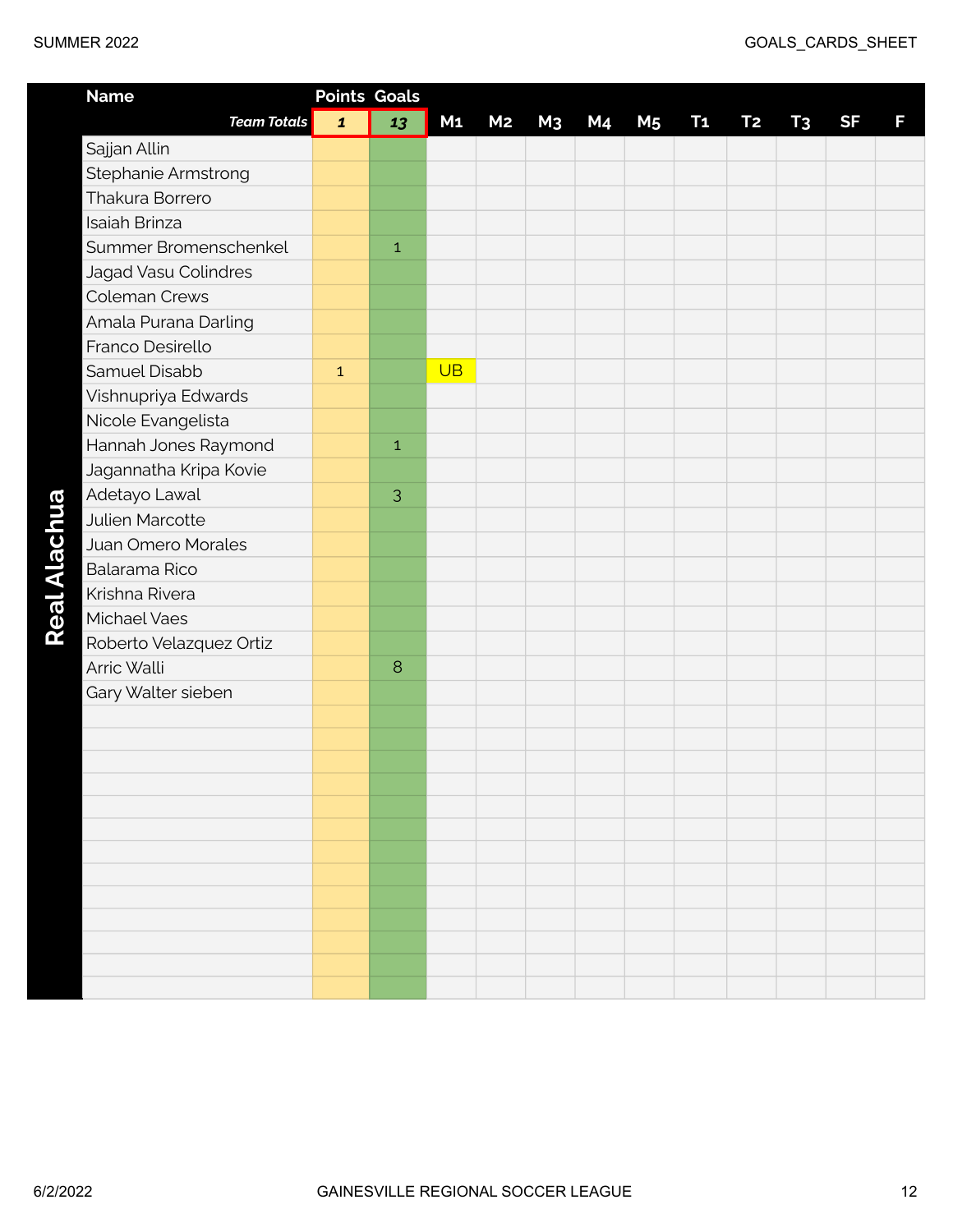| <b>Name</b>                  |                | <b>Points Goals</b>     |                |                |                |    |                |                |           |                |           |   |
|------------------------------|----------------|-------------------------|----------------|----------------|----------------|----|----------------|----------------|-----------|----------------|-----------|---|
| <b>Team Totals</b>           | $\overline{2}$ | $\overline{\mathbf{3}}$ | M <sub>1</sub> | M <sub>2</sub> | M <sub>3</sub> | M4 | M <sub>5</sub> | T <sub>1</sub> | <b>T2</b> | T <sub>3</sub> | <b>SF</b> | F |
| William Brandenburg          |                |                         |                |                |                |    |                |                |           |                |           |   |
| Guillermo Chumpitaz          |                |                         |                |                |                |    |                |                |           |                |           |   |
| Martin Costello              |                |                         |                |                |                |    |                |                |           |                |           |   |
| Lukasz Cyran                 |                |                         |                |                |                |    |                |                |           |                |           |   |
| Peter Disabb                 |                |                         |                |                |                |    |                |                |           |                |           |   |
| Abby Hahn                    |                |                         |                |                |                |    |                |                |           |                |           |   |
| Ma Haodi                     |                |                         |                |                |                |    |                |                |           |                |           |   |
| Oliver Keller                |                |                         |                |                |                |    |                |                |           |                |           |   |
| Geraldine Klarenberg         |                |                         |                |                |                |    |                |                |           |                |           |   |
| <b>Timothy Kniehase</b>      |                |                         |                |                |                |    |                |                |           |                |           |   |
| Kelly Maclellan              |                |                         |                |                |                |    |                |                |           |                |           |   |
| <b>Cesar Martinez</b>        |                |                         |                |                |                |    |                |                |           |                |           |   |
| Angelica Nicholson           |                |                         |                |                |                |    |                |                |           |                |           |   |
| Garrett Prysi                |                |                         |                |                |                |    |                |                |           |                |           |   |
| Chris Ribe                   | $\mathbf{1}$   |                         | <b>UB</b>      |                |                |    |                |                |           |                |           |   |
| Hannah Rusch                 |                |                         |                |                |                |    |                |                |           |                |           |   |
| Suzanne Richardson           |                |                         |                |                |                |    |                |                |           |                |           |   |
| Michael Sainato              |                | $\mathbf 1$             |                |                |                |    |                |                |           |                |           |   |
| Jenifer Tatiana Salina Reyes |                | $\mathbf 1$             |                |                |                |    |                |                |           |                |           |   |
| Thomas Snogles               | $\mathbf{1}$   |                         | <b>UB</b>      |                |                |    |                |                |           |                |           |   |
|                              |                |                         |                |                |                |    |                |                |           |                |           |   |
|                              |                |                         |                |                |                |    |                |                |           |                |           |   |
|                              |                |                         |                |                |                |    |                |                |           |                |           |   |
|                              |                |                         |                |                |                |    |                |                |           |                |           |   |
|                              |                |                         |                |                |                |    |                |                |           |                |           |   |
|                              |                |                         |                |                |                |    |                |                |           |                |           |   |
|                              |                |                         |                |                |                |    |                |                |           |                |           |   |
|                              |                |                         |                |                |                |    |                |                |           |                |           |   |
|                              |                |                         |                |                |                |    |                |                |           |                |           |   |
|                              |                |                         |                |                |                |    |                |                |           |                |           |   |
|                              |                |                         |                |                |                |    |                |                |           |                |           |   |
|                              |                |                         |                |                |                |    |                |                |           |                |           |   |
|                              |                |                         |                |                |                |    |                |                |           |                |           |   |
|                              |                |                         |                |                |                |    |                |                |           |                |           |   |
|                              |                |                         |                |                |                |    |                |                |           |                |           |   |